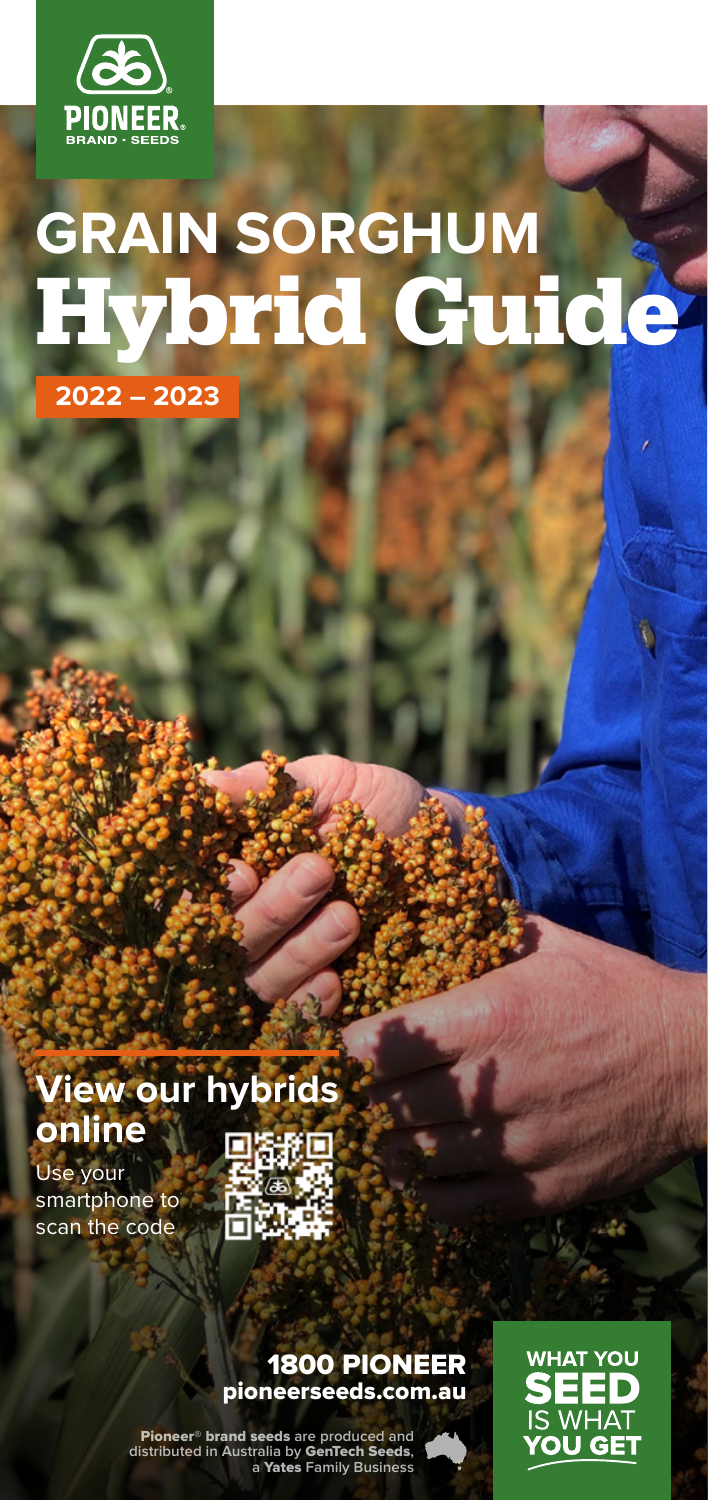

Recommended for me  $\bigcirc$  Recommended for me  $\bigcirc$ 





**SCAN FOR MORE INFO**

# A66 MEDIUM MATURITY



#### **"A" NEW standard for consistency & yield.**

To maximise returns from grain sorghum, plant A75 into better dryland or irrigation. Known for it's even tillering, which responds to varying plant establishment rates, A75 will also look after you when the season finishes on a tougher note.

#### **Key Features**



- **✓** High, even tillering delivers high yield opportunity with even maturity for harvest
- **✓** Very good grain size reduces screenings and maximises test weight results
- **✓** High plant vigour ensures reliable plant establishment and root growth
- **✓** Good standability means more grain presented to the header to harvest
- **✓** Good harvest drydown gets headers in the paddock quicker

#### **Agronomic Profile**

| <b>Head exertion</b>                           | Harvest grain dry down       |
|------------------------------------------------|------------------------------|
| <b></b> 000                                    | <b></b> 007                  |
| <b>Height uniformity</b>                       | <b>Tillering</b>             |
| <b></b> ∩:                                     | <b></b>                      |
| <b>Stalk lodging charcoal*</b><br><b>.</b> ∩ : | <b>Grain size</b><br>89<br>. |
| <b>Stalk lodging drought*</b>                  | <b>Early seedling vigour</b> |
| <b></b>                                        | <b></b> 007                  |
| <b>Midge resistance</b>                        | <b>Pollen score</b>          |
| <b></b> 0006                                   | AAAAAQ Q 0 0 0 7             |
| Poor (1) - Excellent (9)                       |                              |

\* Lodging results averaged from a minimum of six consecutive years of results.

**A high yielding mid-maturing all rounder which is highly adaptable.**

A66 is the 'go to' hybrid for all grain sorghum farmers who want security in the end yield outcome. With a 'safe' package of traits, A66 is an honest hybrid that offers ease of harvest.

#### **Key Features**



- **✓** Good sized and coloured grain delivers a premium product desired by end-user markets – with fewer screenings and higher test weights
- **✓** Large well exerted primary head provides yield security in tough grain fill conditions, and ease of harvest
- **✓** Even tillering provides even maturity at harvest
- **✓** Very good standability means more grain presented to the header to harvest
- **✓** Good harvest drydown gets headers in the paddock sooner

#### **Agronomic Profile**



**Harvest grain dry down 8888888**08 **Tillering 6666000055 Grain size 8888888**08 **Early seedling vigour 888888007 Pollen score 800000007** 

\* Lodging results averaged from a minimum of six consecutive years of results.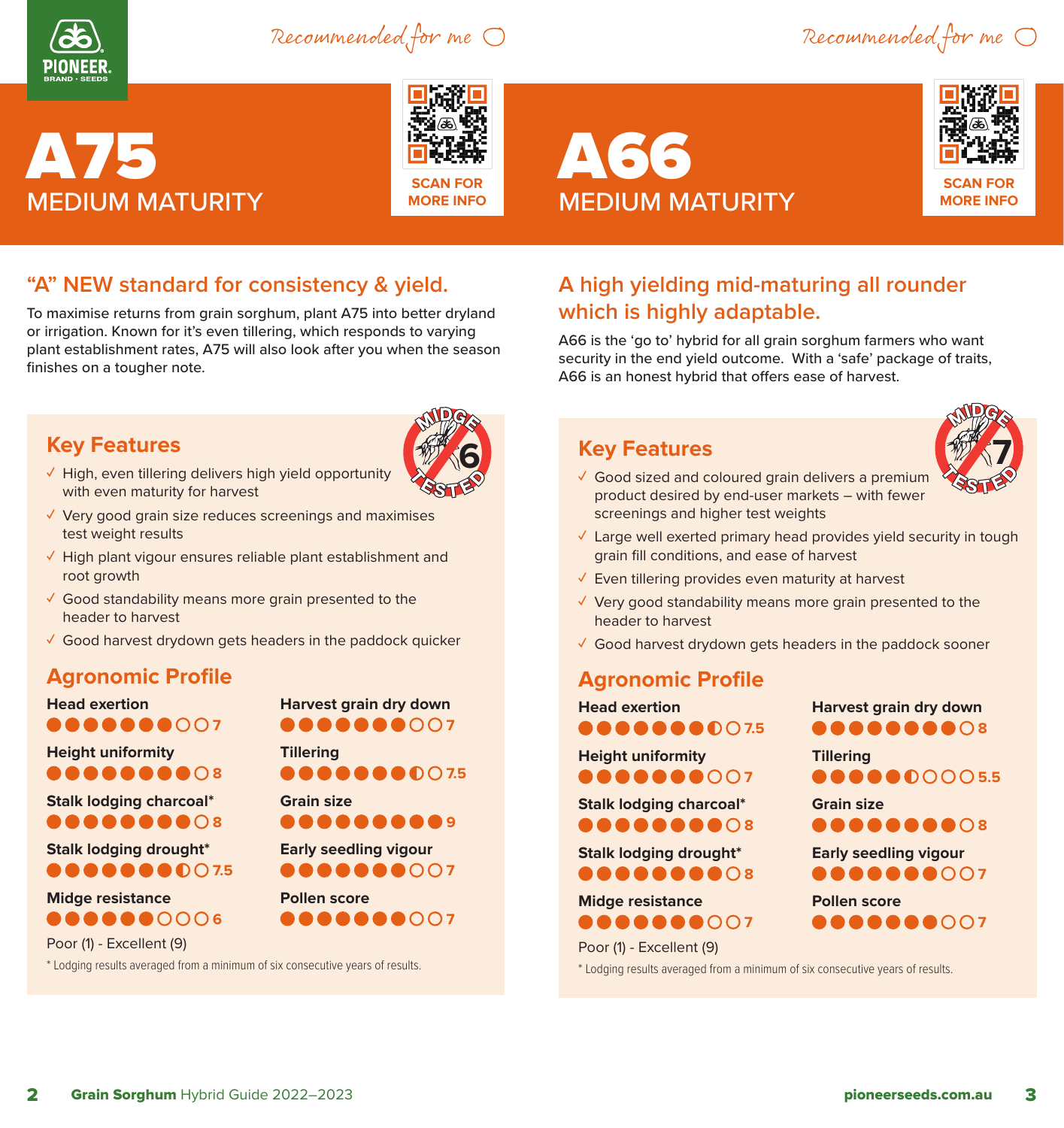

Recommended for me

Recommended for me

# A88 MEDIUM MATURITY



**SCAN FOR MORE INFO**

**NEW** 

# A14 MEDIUM MATURITY



#### **Get set to be impressed!**

From establishment, A88 looks the goods and backs it up with top end yields.

#### **The steadfast hybrid for sustained performance season-on-season.**

This hybrid has an impressive track record and long-time growers trust A14 for consistency of yield year on year.

#### **Key Features**

- **✓** Early seedling vigour maximises field establishment
- **✓** Aggressive vegetative vigour sets the plant up with early growth without forsaking yield
- **✓** Large open primary head proven to deliver the best yield potential
- **✓** Very big grain size means fewer screenings and higher test weights

**Harvest grain dry down 8888888**08

**666660006** 

**8888888**08 **Early seedling vigour 888888007** 

**666680006** 

**Tillering**

**Grain size**

**Pollen score**

**✓** Very good standability means more grain presented to the header

#### **Agronomic Profile**

**Head exertion 800000006** 

**Height uniformity 0000000**07.5

**Stalk lodging charcoal\* 8000000**07.5

**Stalk lodging drought\* 88888808** 

#### **Midge resistance 40000004**

Poor (1) - Excellent (9)

\* Lodging results averaged from a minimum of six consecutive years of results.

**Key Features**



- **✓** Well known for reliable yield potential and consistent high returns
- **✓** Consistently performs in the paddock across a variety of growing conditions
- **✓** Uniform appearance for ease of harvest management
- **✓** Quality grain large grain size, low screenings and desirable colour

#### **Agronomic Profile**

**Head exertion 6666600065** 

**Height uniformity 888888808** 

**Stalk lodging charcoal\* 600000**0006

**Stalk lodging drought\* 8000000007** 

**Midge resistance 666660006**  **Harvest grain dry down 888888007** 

**Tillering 888888007** 

**Grain size**

**800000**007 **Early seedling vigour**

**60000**0006.5

**Pollen score 888888007** 

Poor (1) - Excellent (9) \* Lodging results averaged from a minimum of six consecutive years of results.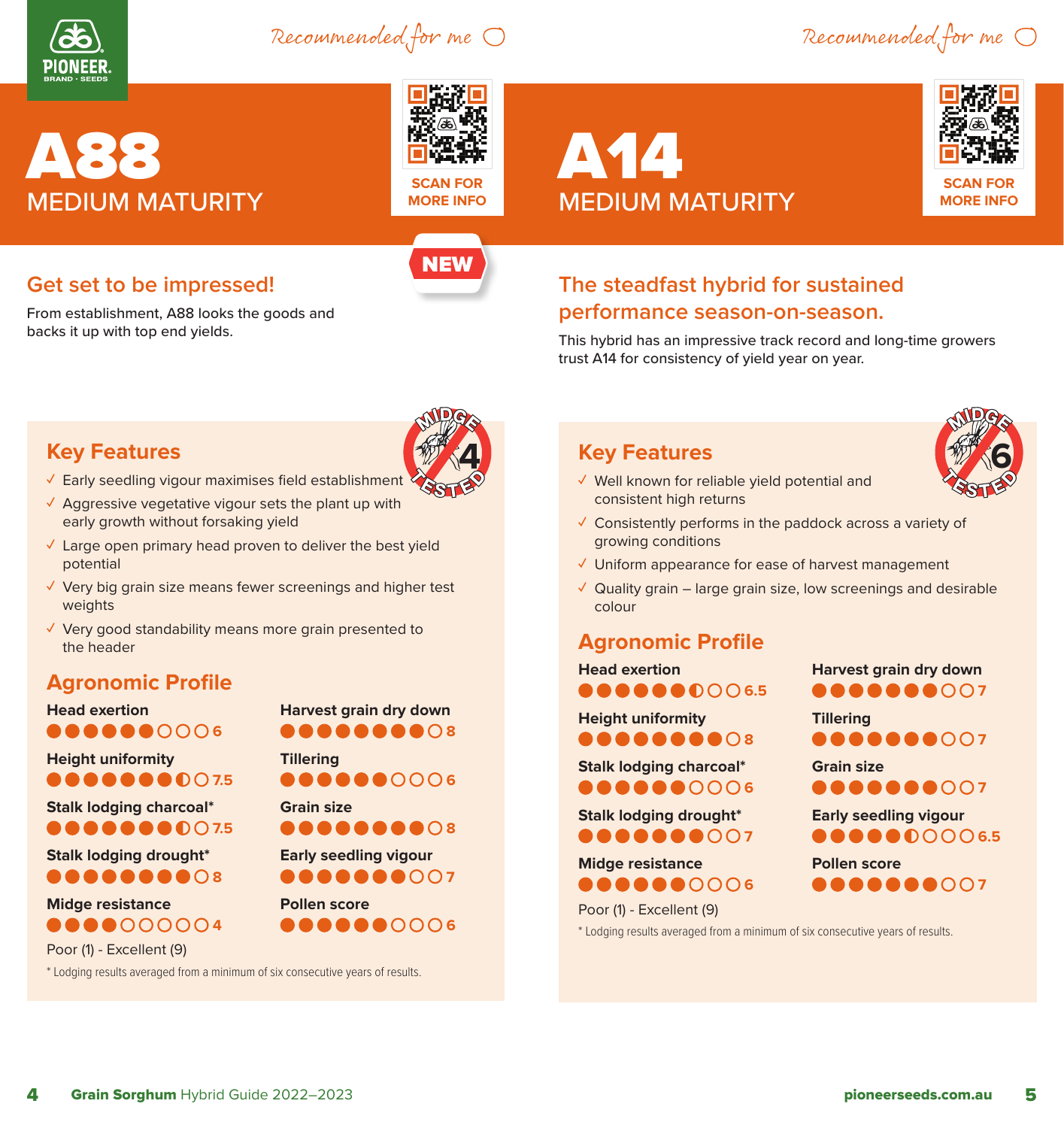

Recommended for me

## **CTC IC** MEDIUM-QUICK MATURITY



**SCAN FOR MORE INFO**

#### **When the going gets tough, growers rely on G33.**

But don't be fooled by this fighter; G33 has proven to yield higher if environmental conditions are right. A safe inclusion in each grain sorghum cropping program.

#### **Key Features**



- **✓** Quick maturity to optimise the yield on plant available moisture
- **✓** Proven track record for stress tolerance, yielding in drier conditions
- **✓** A shorter growth habit gives plant structural stability that aids standability
- **✓** Best pollinator gives G33 the ability to withstand impacts such as ergot and heat to produce grain in adverse conditions
- **✓** Has moderate to high tillering enabling it to yield higher if environmental conditions permit

#### **Agronomic Profile**

| <b>Head exertion</b>                                                                                       | Harvest grain dry down                                                                                                         |
|------------------------------------------------------------------------------------------------------------|--------------------------------------------------------------------------------------------------------------------------------|
| <b></b> cook                                                                                               | <b></b> 001                                                                                                                    |
| <b>Height uniformity</b>                                                                                   | <b>Tillering</b>                                                                                                               |
| <b>AAAAA@@D8.5</b>                                                                                         | $\begin{array}{c} \bullet\bullet\bullet\bullet\bullet\bullet\bullet\circ\circ\circ\circ\circ\circ\circ\circ\bullet\end{array}$ |
| <b>Stalk lodging charcoal*</b>                                                                             | <b>Grain size</b>                                                                                                              |
| <b></b>                                                                                                    | <b></b> 007                                                                                                                    |
| <b>Stalk lodging drought*</b>                                                                              | <b>Early seedling vigour</b>                                                                                                   |
| ●●●●●●●● <b>○</b> 8                                                                                        | <b></b> 007                                                                                                                    |
| <b>Midge resistance</b>                                                                                    | <b>Pollen score</b>                                                                                                            |
| <b></b> 00000                                                                                              |                                                                                                                                |
| Poor (1) - Excellent (9)<br>* Lodging results averaged from a minimum of six consecutive years of results. |                                                                                                                                |



#### **Seed Applied Technologies (SAT) protect growers' investment in seed.**

As requirements for fungicides, insecticides and additives change over time, Pioneer Seeds selects the best available chemical technologies for our hybrids each year, and supports Australian growers to access these chemical technologies through safely and professionally applying them to our commercial hybrid seeds and marketing them under the Betta Strike® and Betta Strike® Plus brands.

Pioneer Seeds is not singularly focused on developing or supporting any individual fungicide or insecticide. We concentrate on the genetic capabilities of our seed products and collaborate with specialist crop science companies to develop combinations of insecticide, fungicide, additives and polymers that we believe will best provide efficacy, seed safety, and maximum combined product potential.

Pioneer Seeds test these combinations in our own research program for at least two years before making our SAT offerings available to the market to ensure that the maximum genetic potential of our seed products can be achieved on farm.

Insect and disease pressures facing the different species of broadacre seeds we produce and distribute differ, and we offer varied formulations under these brands from species to species, additionally to year to year.

Responsible stewardship practices help maintain seed treatment integrity, which keeps the active ingredient on the seed to achieve the maximum crop health benefit for the investment. In addition, these practices help minimise the potential for adverse effects on producers and the environment, including pollinators, which may be present at the time of planting.

For further information on selecting SAT in your cropping program, ask your Pioneer Territory Sales Manager or Farm Services Consultant for a FarmCheck™.